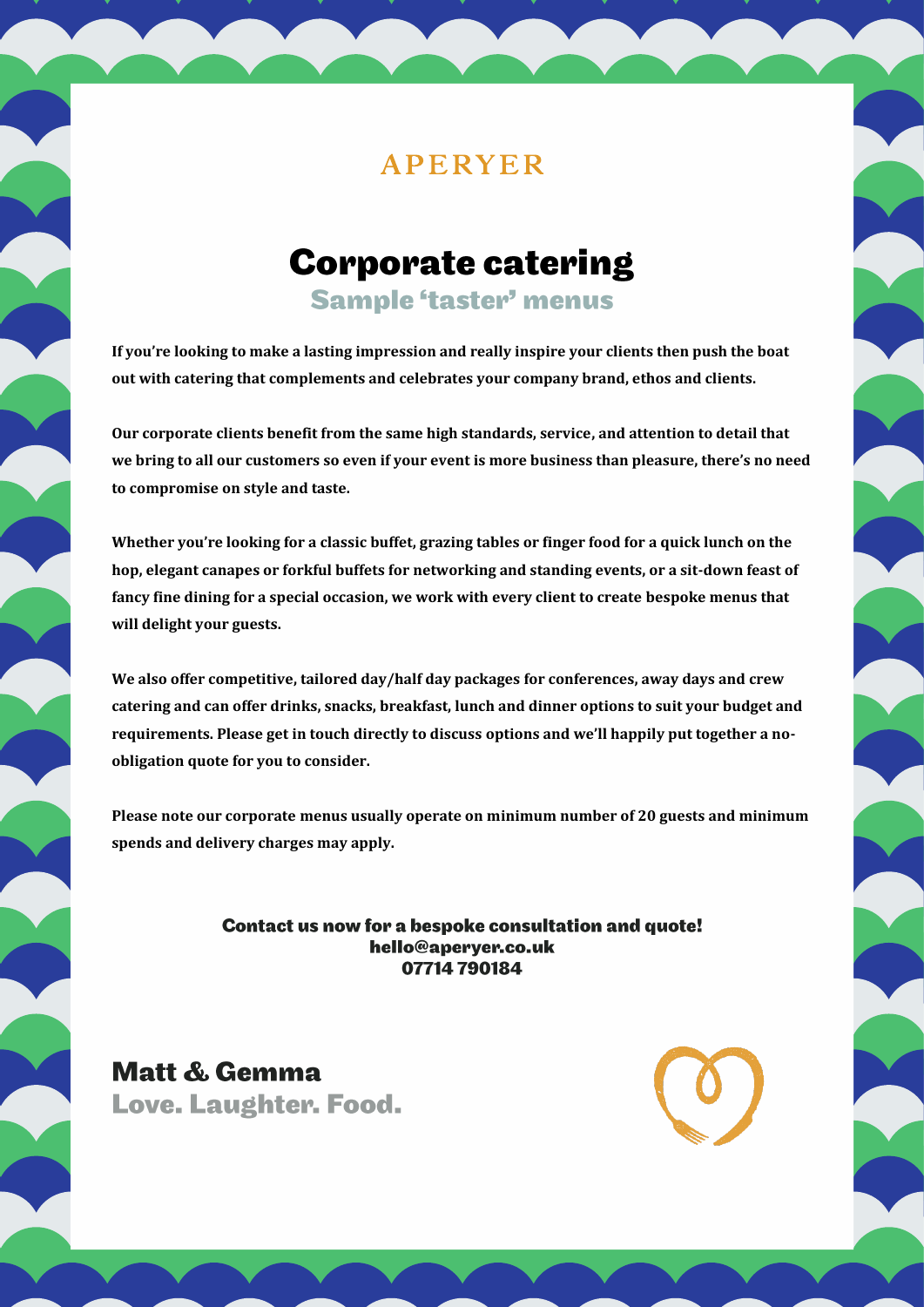## Platters - Forkful (cold) from £12+VAT

**Presented as a traditional buffet, these grazing-style stations have the wow factor offering something different to your staff and delegates, and as always can be fully tailored to your needs.** 

### **MEZZE INSPIRED**

Rosemary and caramelised garlic focaccia with hummus and olive oil / balsamic (VG) | Cured meat platter with capers and cornichons | Lemon and herb falafel (VG) | Spanakopita rolls with feta, spinach and sesame (v) | Selection of marinated vegetable antipasto, olives and sun-dried tomatoes (VG) |Orzo pasta 'caprese' salad with sundried tomato, mozzarella and basil (v) | Mixed leaf salad with preserved lemon and olive oil dressing (VG)

#### **YORKSHIRE PICNIC**

Crusty baguette pieces with salted butter and oil/balsamic (v) | Marinated chicken skewers with lemon and fresh herbs | Pork pies with red onion jam | Wensleydale and wild garlic tart (v) | Hummus and roast vegetable pinwheel wraps (VG) | Zesty potato salad with preserved lemon, olive oil and chopped herbs (VG) | Seasonal 'garden' salad with edible flowers and rhubarb vinaigrette (VG) | Pickled onions, piccalilli and pots of crispy crackling

### **LIFE ON THE VEG**

Tear and share pinwheel breads with salted butter and oil/balsamic (v) | Chargrilled, marinated vegetable skewers (VG) | Sun-dried tomato, oregano and wild garlic pinwheel Danish (VG) | Lemon and herb falafel (VG) | Goats cheese, puy lentil, beetroot and rocket salad with orange and chilli dressing (v) | Tangy tabbouleh with quinoa, chickpeas, chopped herbs and toasted pumpkin seeds (VG), Tahini roast squash with pickled radish and pomegranate (VG)

### **CLASSIC GRAZING TABLE:**

Selection of pinwheel breads and crackers (VG) | Cured meat platter with capers and cornichons | Selection of cheeses | Assorted vegetable antipasti, olives and crudites (VG) | Fresh seasonal fruit and berries (VG) | Selection of hummus, dips and seasonal spreads (v) | Pretzels and popcorn (VG)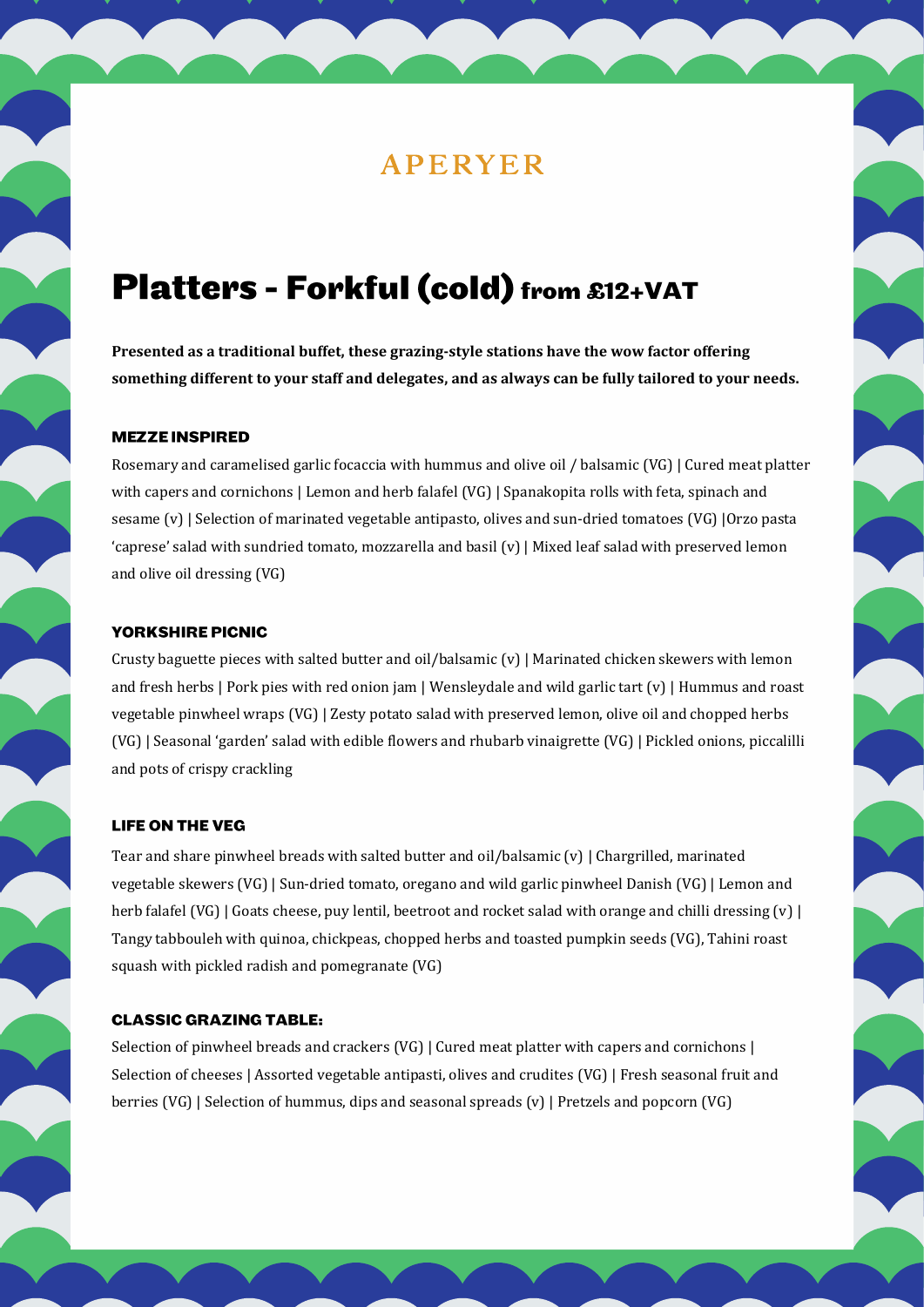# **Platters** - Finger picking good (cold) from £14+VAT

**Our finger food buffets are the perfect grab 'n' go food for a casual standing event. Drop-off service with disposable bamboo platters and napkins.**

### **DELIBITES:**

Pastrami and pickle bagel bites with mustard mayo | Chargrilled vegetable and beetroot hummus wrap (v/VG) | Flavour of the month mini tartlet with homemade pesto (v) | Lightly spiced feta and squash filo parcels (v) | Chorizo and Manchego skewers | Mini caprese skewers (v) | Lemon and herb falafel | Olive and sun-dried tomato pintxos (VG)

### YORKSHIRE PLOUGHMAN'S

Hearty pork pies with red onion jam | Chunky pork and apple sausage rolls | Mini Yorkshire puddings with rare roast beef and horseradish | Seasonal 'Allotment veg' tartlets (y) | Wensleydale and thyme scones with cream cheese and red onion jam  $(v)$  | Yorkshire cheddar and pickled onion skewers  $(v)$  | Apple and grape skewers (VG)

#### **ASIAN INSPIRED**

Vietnamese Spring rolls with sweet chilli dip (VG) | Chicken satay skewers | Crispy wonton pad-thai noodle cups (GF) | Red pepper and cucumber maki rolls (VG) | Thai prawn cocktail with mango salsa in crispy lettuce leaf cups (VG)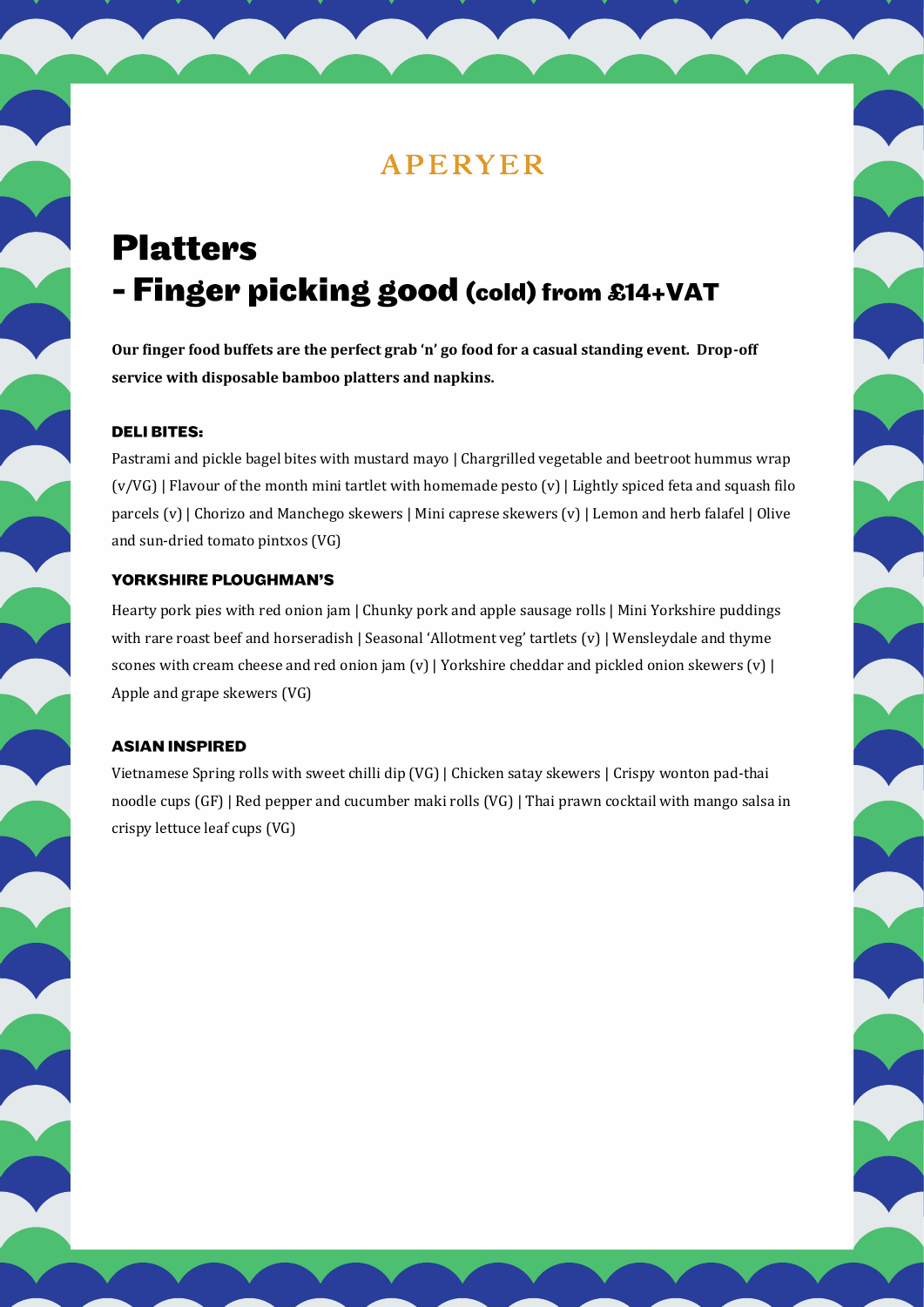# **Feasting** - Hot buffets & Street food from £14+VAT

**Served by the Aperyer team with classic crockery and cutlery or with disposable plates and bamboo cutlery.** 

**Here's a few sample menus to tickle your taste buds and we're happy to put together a bespoke menu or a mix of options to suit your event style and budget.**

### **SUMMER LOVIN':**

French baguette pieces with salted butter (v) | Spatchcock chicken pieces with preserved lemon, bay leaf and roast garlic | Colourful roast vegetable and halloumi skewers (v) | Aubergine melanzane with sundried tomato ragu and feta (v) | Rosemary and garlic roast baby new potatoes (VG) | Colourful Garden salad with edible flowers (VG) | Roast garlic aioli (v)

### **BBO INSPIRED:**

Floured baps (VG) | Juicy slow cooked BBQ pulled pork | Crispy beef brisket bonbons | Halloumi nuggets (v) | Minted lamb skewers | Gooey mac 'n' cheese (v) | Buttery corn cobettes (v) | Chunky 'slaw (VG) | Mixed leaf salad (VG) | Garlic aioli, hickory BBQ and ketchup(v) | Jalapenos and pickles (VG)

### **TAPAS INSPIRED:**

Caramelised garlic focaccia dough balls (VG) | Chicken and red pepper with red wine and oregano | Red pepper, butternut and mozzarella arancini (v) | Manchego and white onion croquettes (v) | Parma ham, saucisson and chorizo platter | Patatas bravas style potatoes with mojo sauce (v) | Caprese salad (v) | Mixed leaf salad (VG) |

#### **PROPER PIES:**

Your choice of two/three flavours | Creamy mashed potatoes | Minted mushy peas | Topping bar and sauces: crispy onions, crispy bacon, Henderson's relish, condiments

### **PERSIAN:**

Spiced lamb, almond and apricot tagine / Chickpea, butternut and spinach tagine (VG) Lightly spiced jewelled cous cous (VG) | Minted yoghurt (v) **|** Chargrilled flatbreads (VG)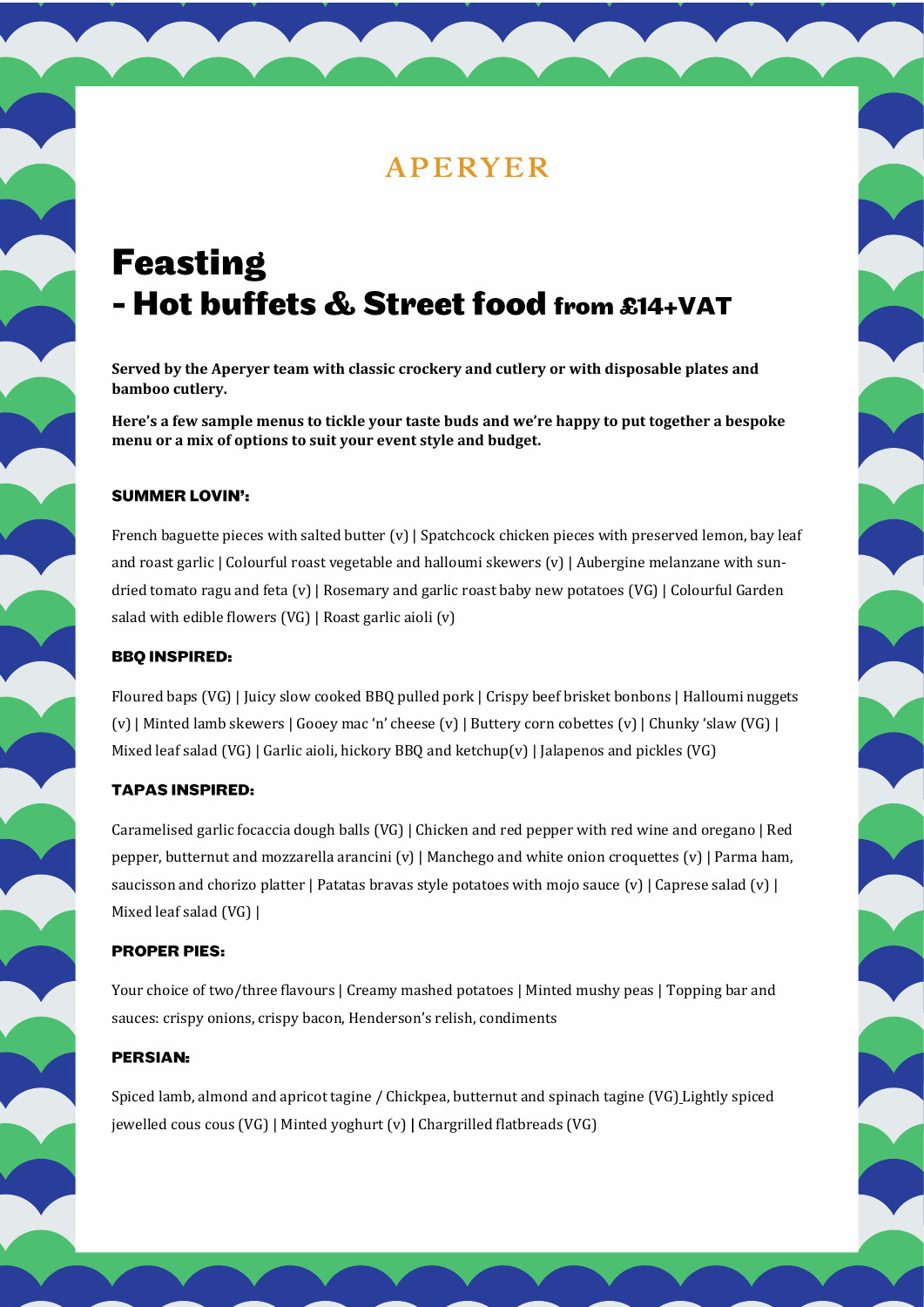# **Picnics** - Individual boxes £prices on request

**Individually boxed, these 'drop-off' options are great for grab 'n' go style breakfast and lunches.**

**BRUNCH BOX:** Filled croissant sandwich | Yoghurt and granola pot  $(v)$  | Seasonal fruit pot  $(VG)$  | White chocolate and oat cookie (v)

**LUNCH BOX:** Large filled baguette | Chunky pork and apple sausage roll (veg sausage roll VG) | Seabrook's crisps (VG) | Fruit pot (VG) | Choice of dessert from list

Sample sandwiches: Pastrami and pickles with mustard mayo | BLT | Yorkshire ham with English mustard and rocket | Ploughman's with cheddar, Henderson's pickle, apple mayo and watercress (v) | Falafel, chargrilled vegetable and lightly spiced hummus (VG) | Chunky coronation chicken

DELI BOX: Choice of salad | Choice of dessert from list

Sample salads: Chicken Caesar salad with parmesan croutons and creamy garlic dressing | Chicken noodle salad with carrot, coriander and a chilli and lime dressing | Sticky teriyaki beef with sesame noodles and pak choi | Smoked mackerel and potato salad with green beans and a zesty lemon and sesame dressing | Tangy tabbouleh with falafel, chickpeas and pomegranate (VG) | Roast vegetable frittata with seasonal garden salad  $(v)$  | Puy lentil, goats cheese and beetroot salad with blackberry dressing  $(v)$ 

### **DROP OFF DESSERT CHOICES**

Chocolate brownie | Lemon drizzle slices | Yorkshire tea loaf | Honeycomb and 'mallow rocky road | Milk and white chocolate cookies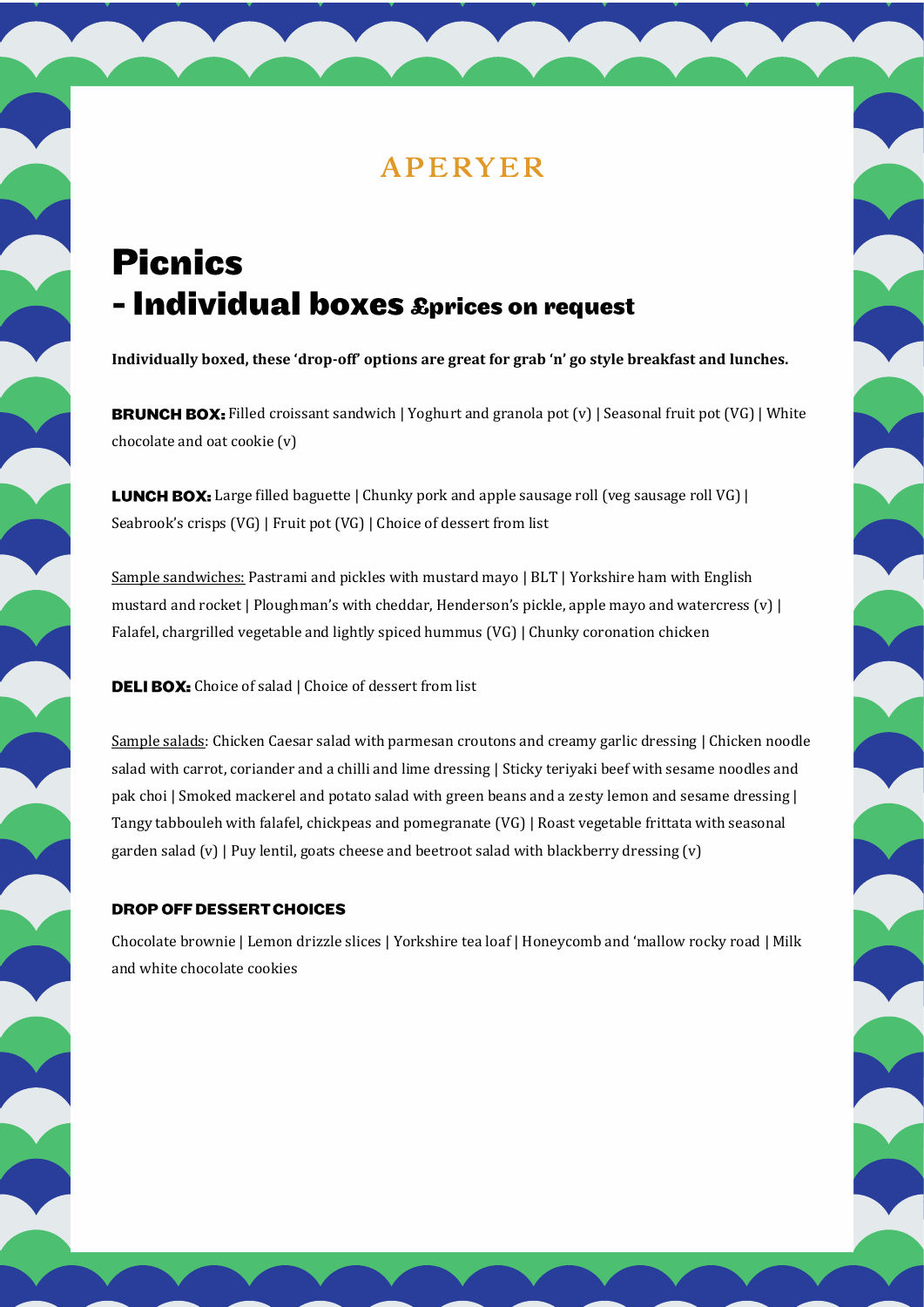## **Canapes &prices on request**

**A canape reception is perfect for standing events and informal get togethers. Served by our fabulous, friendly front of house team – we can also serve drinks if you require it. Get in touch for more details and to request a seasonal canapes list.**

### **MEATY**

Honey and mustard glazed pork belly with black pudding bonbon & apple mayo Crispy beef brisket bites with hickory-smoke ketchup and Cajun spiced mayo Minted lamb and feta koftas with creamy tzatziki Seared steak on a 'fat chip' with bearnaise sauce and capers Popcorn chicken with miso mayonnaise and pickled radish

### **FISHY**

Marinated chilli and lime king prawn with gazpacho (or Bloody Mary!) shot Smoked salmon gravlax with dill and lemon cream cheese, and Scandi pickles on rye Dressed crab on sourdough toast with zesty lemon mayonnaise and capers Tuna maki sushi rolls with wasabi and soy Octopus ceviche with carmelised garlic aioli and seaweed pearl on blini

#### **VEGGIE/VEGAN**

Vietnamese Spring rolls with sweet chilli (VG) Balsamic roast tomato and wild garlic 'pesto' tartlets (VG) Red onion and caraway bhajis with mango salsa (VG) Cucumber and red pepper maki sushi rolls (VG) Mixed falafel bites with lightly spiced, minted coconut yoghurt (VG)

### **CHEESEY**

Mac 'n' cheese bites with truffle mayo Goats cheese bonbons rolled in toasted hazelnuts with onion jam Manchego and white onion croquettes with sun-dried tomato salsa Crispy halloumi nuggets with lemon mayo and cornichons Parma ham, camembert and fig chutney bruschetta